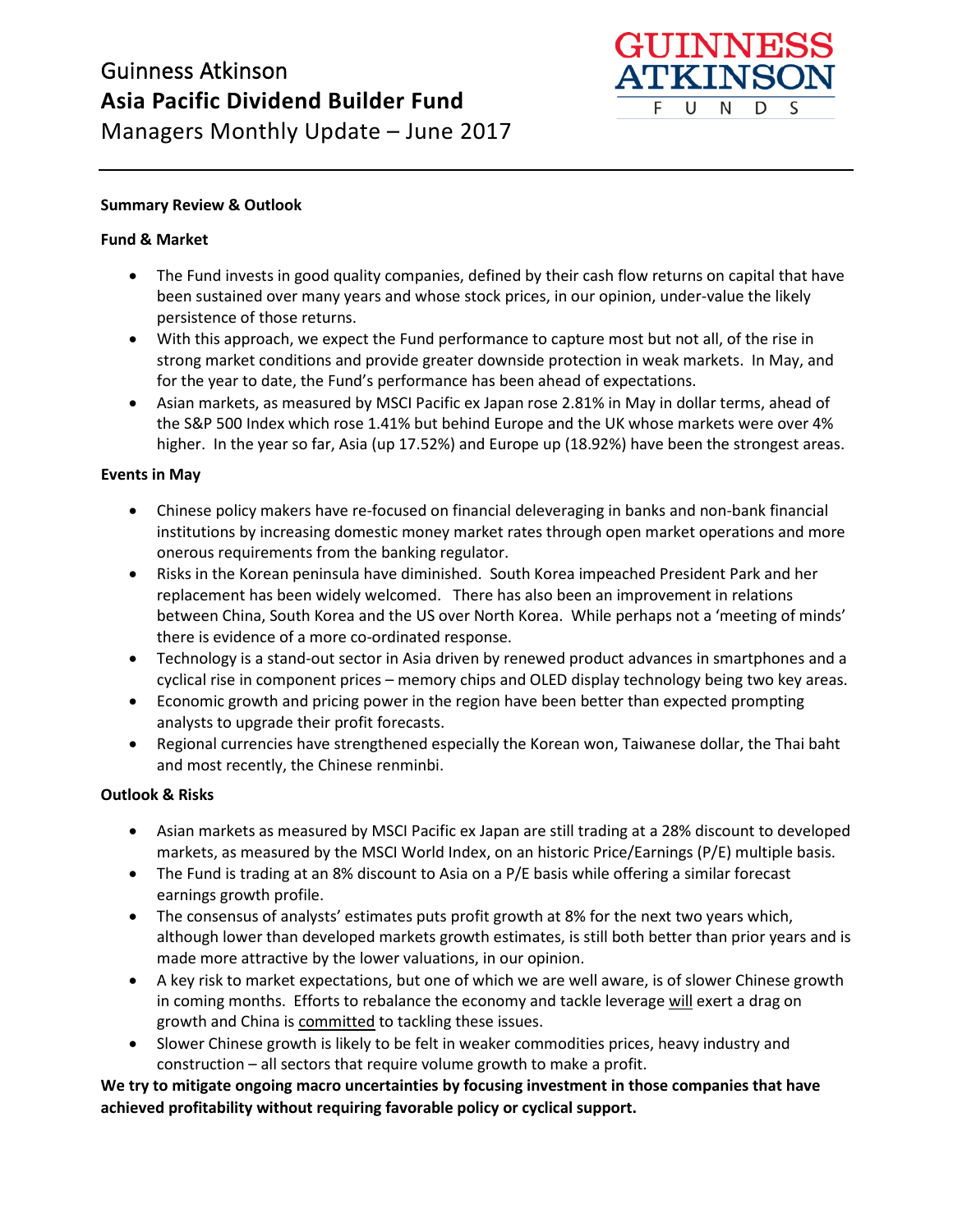

#### **Discussion**

• China

China remains a concern to many but we continue to argue that we think those concerns are excessive. The focus is on the accumulation of debt in China and a fear that this will precipitate financial crisis. There is another group who see stronger growth in China over the last six to nine months and are betting on a cyclical recovery and thus increasing their exposure to the heavy industrial and materials sectors that have been beaten down in the past few years.

Our view is that China offers some great investment opportunities among good companies whose valuations have been depressed by bearish macro views. But we caution against buying into companies that are beneficiaries of a perceived cyclical recovery because there are other forces at work. China is in the process of tackling its debt and excess capacity issues but these efforts exert a drag on growth. A stronger cyclical recovery provides more headroom to intensify these efforts and hence, growth momentum is likely to slow. In short, focusing on the good Chinese businesses that supply those goods and services that consumers want to buy, as opposed to those which were once used to drive economic growth is the right strategy, in our opinion.

• Technology

Technology innovation in Asia is focused primarily on production rather than original design, and Asian companies are very good at production, in large volumes and to a high standard. Most smartphones, tablets and PCs are assembled here and the chips, screens and components are made here.

There are two big stories in the Asian tech sector that are driving stock prices at present. One is the smartphone 'super-cycle' which is being driven by Apple; the other is rising component prices across memory, screens and even the casings. If we look at smartphones first, the anticipated introduction of the new iPhone is significant because of the range of product advances and new features has a major impact across the supply chain. OLED screens, glass cases, dual high definition cameras, faster processing, more memory – all these advances support average selling prices for the companies that supply. Volume estimates for shipments of the new device come in around 210m for 2017, 250m in 2018 and 270m in 2019. And the features adopted here will likely be adopted by the likes of Samsung and the Chinese makers in due course.

Moving on to component prices the biggest areas are memory chips and OLED screens. Memory capacity has tightened in recent years and this has collided with a significant increase in demand from the smartphone sector and a stabilization in demand from PCs and tablets. In the world of displays OLED technology has arrived sooner than was expected. Theses screens are higher definition and, because they do not require backlighting, they are lighter and more flexible. Smartphone casings have also been given a new lease of life with the introduction of glass (to allow for wireless charging). The frames required to hold the overall casing together has a higher selling price associated with it and this has been a key reason for the performance of Catcher Technology, which is held in the portfolio.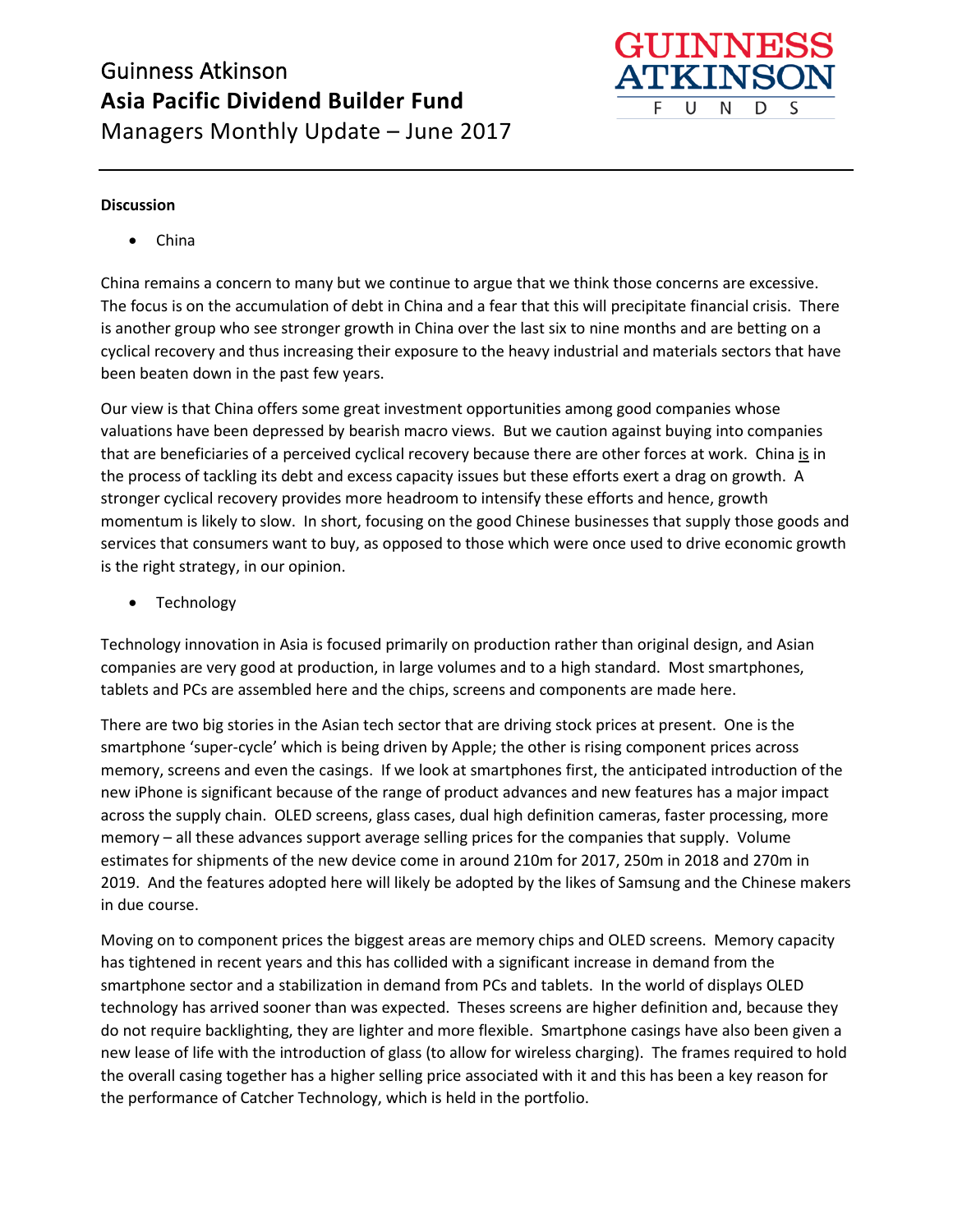

For the present, momentum in the technology sector looks likely to continue for a while yet. We need to be aware however, that rising component prices are likely eventually to lead either to compressed margins for suppliers or, if passed on to end customers, lower final demand.

• Earnings and valuations

The Asian region, as measured by the MSCI Pacific ex Japan Index is still trading on a 28% discount to developed markets on a P/E basis. We believe this discount is too wide (and our Fund with its quality businesses is cheaper still) and is based on views that are 15 years out of date. Firstly, we believe investors still view the regional economies as overly dependent upon external demand for commodities and exported goods and have failed to take account of the considerable influence now wielded by consumers. The economic cycle is demonstrably less volatile as a consequence. Secondly, the perception that companies in the region either poorly managed or too dependent upon outside factors or both persists, but we can point to a significant subset of some 500 companies whose profitability and returns on investment have improved and been sustained since the Asian economic crisis of 20 years ago.

The fundamental investment arguments of better companies in a more diversified operating environment is given added weight by the improvement in earnings expectations for the next two years. From 2010 to 2015 Asian markets were effectively side-lined by the bull market in the US. This was reasonable given the lack of earnings growth over the period of 0.5% per annum on average, but this also led to valuation compression. Consensus estimates reported by Bloomberg point to profits growth of 14% this year and 8% in 2018 and 2019. The PE multiples of 13.8x estimated 2017 profits and 12.7x 2018 in our opinion make the region look more attractive, not less.

### **Portfolio**

The portfolio is made up of 36 stocks which we believe are undervalued by the market relative to the likely persistence of returns on invested capital that the underlying companies can generate. The equally weighted portfolio is thus a 'best ideas' portfolio.

The best performing stocks were Hanon Systems of Korea engaged in climate control systems for conventional and electric vehicle engines which rose 24%; Relo Group of Japan which provides relocation services for Japanese executives; China Merchants Bank which is private not state-owned and is the most retail-focused of China's banks rose 15%; Yangzijiang Shipbuilding whose recent results and new orders came in ahead of expectations; and Belle International, a Chinese designer and retailer of footwear that is in process of being acquired also rose 15%.

The weakest stock by far was AAC Technologies which fell 27% before being suspended following the issue of a report by a short-seller, Gotham, who alleged the company was engaged in dubious accounting practices. The report was, in our opinion, deeply flawed and following the month-end AAC produced a report of investigations conducted by an independent party that laid these allegations to rest fairly comprehensively. The stock has re-commenced trading and made back most of the losses; and Gotham's reputation has taken a dent.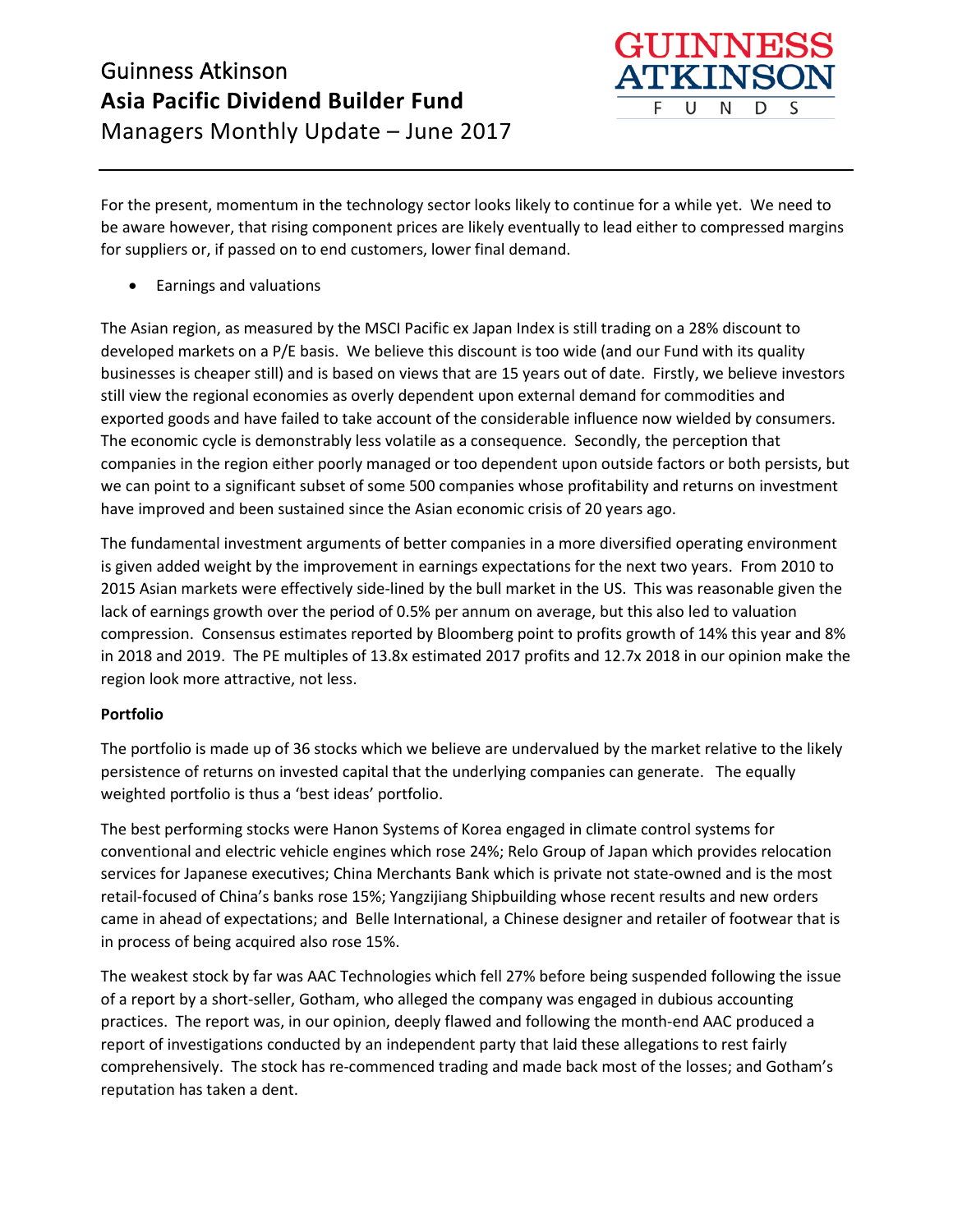

Other weak performers during the month were LPN Development, a Thai property developer; Luk Fook Holdings, a jewelry retailer in Hong Kong and China; JB Hi-Fi of Australia, a discount retailer of electrical goods fell 7% following news that Amazon is about to increase its Australian presence; and Largan Precision of Taiwan, a maker of camera lenses for smartphones fell 5%.

### **Outlook**

Asia has had a very strong start this year with the MSCI Pacific ex Japan and over 8% better than the S&P 500 Index but if we look back to end of the third quarter 2016 and include Asia's fall in the last 3 months of the year, then the two are almost exactly in line up around 12%. We have therefore seen a bounce and a recovery but that does not mean we are done. Asia's valuation discount remains, earnings upgrades are evident and Asian currencies are tending to strengthen still. In the last few weeks that currency strength has also included China's renminbi.

Our belief is that many investors remain underweight to Asia and with valuations in the US market looking stretched we think there are strong arguments for looking at these markets. The macro uncertainties and unfamiliarity with the countries and companies can be offset by focusing on what you buy rather than where you buy. So at the risk of repetition, our focus is on companies that can already show a long track record of strong financial discipline and performance and identifying those whose current market price undervalues those qualities and persistence.

Edmund Harriss and Mark Hammonds (portfolio managers) Sharukh Malik (analyst)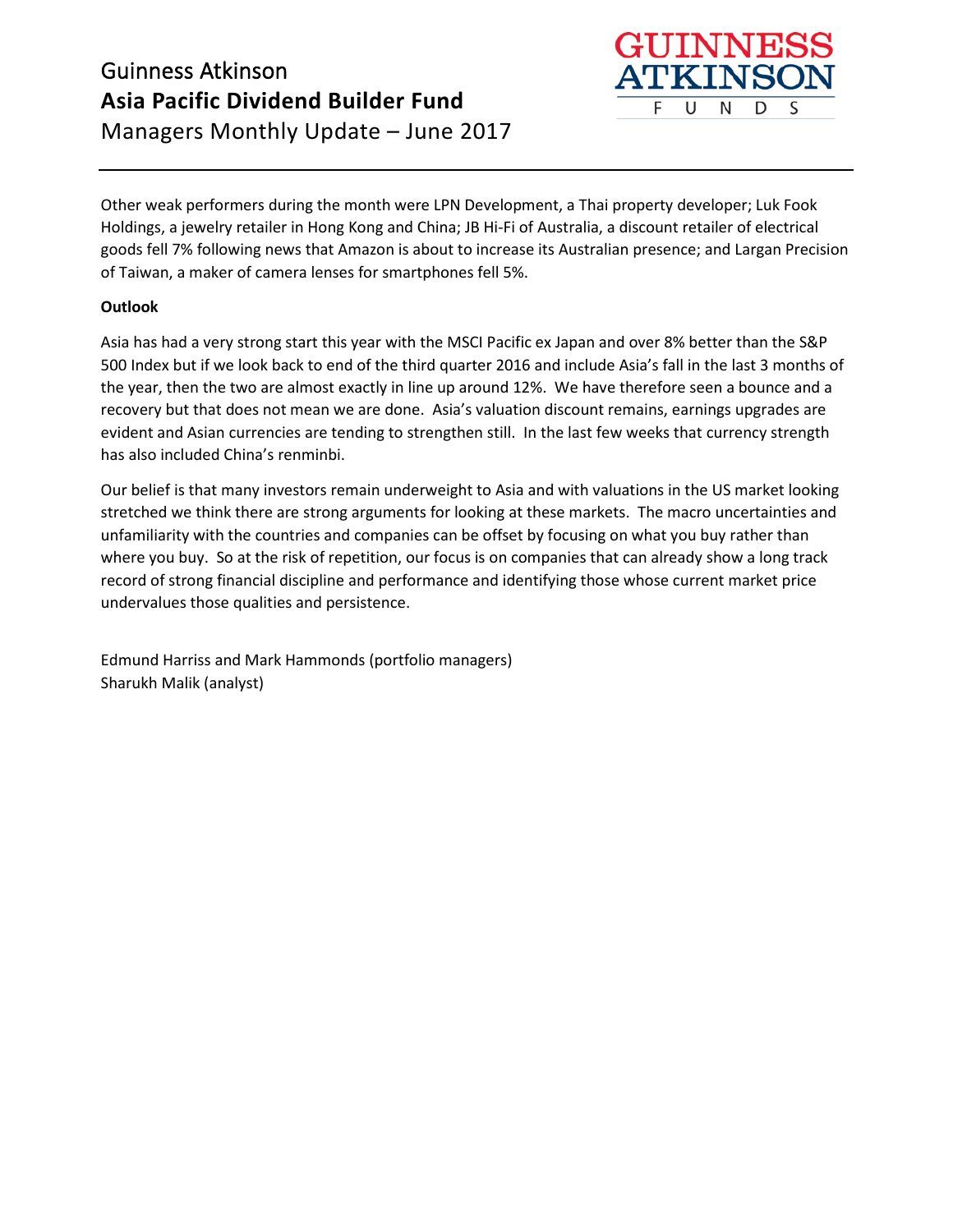

*The Fund's investment objectives, risks, charges and expenses must be considered carefully before investing. The statutory and summary prospectus contains this and other important information about the investment company, and it may be obtained by calling 800-915-6566 or visiting gafunds.com. Read it carefully before investing.*

**Investments in foreign securities involve greater volatility, political, economic and currency risks and differences in accounting methods. These risks are greater for emerging markets countries. Nondiversified funds concentrate assets in fewer holdings than diversified funds. Therefore, non-diversified funds are more exposed to individual stock volatility than diversified funds. Investments in debt securities typically decrease in value when interest rates rise, which can be greater for longer-term debt securities. Investments in derivatives involve risks different from, and in certain cases, greater than the risks presented by traditional investments. Investments in smaller companies involve additional risks such as limited liquidity and greater volatility. Funds concentrated in a specific sector or geographic region may be subject to more volatility than a more diversified investment. Investments focused in a single geographic region may be exposed to greater risk than investments diversified among various geographies. Investments focused on the energy sector may be exposed to greater risk than investments diversified among various sectors.**

Opinions expressed are subject to change, are not a guarantee and should not be considered investment advice.

MSCI AC Pacific Ex-Japan Index is a market capitalization weighted index that monitors the performance of stocks from the Pacific regions, excluding Japan. The MSCI AC Asia ex Japan Index consists of the following 10 developed and emerging market country indexes: China, Hong Kong, India, Indonesia, Korea, Malaysia, Philippines, Singapore, Taiwan, and Thailand. You cannot invest directly in an Index.

Price/Earnings Ratio (P/E) is an equity valuation multiple. It is defined as market price per share divided by annual earnings per share.

Past performance is not indicative of future results.

Top Fund Holdings as of 05/31/17

|   | 1 China Merchants Bank Co Ltd - H Shares | 3.24% |
|---|------------------------------------------|-------|
|   | 2 Relo Holdings Inc                      | 3.11% |
|   | 3 CNY Minsheng Banking - H Shares        | 3.00% |
|   | 4 Largan Precision Co Ltd                | 2.98% |
|   | 5 The Link REIT                          | 2.98% |
| 6 | <b>BOC Hong Kong Holdings Ltd</b>        | 2.90% |
|   | Ascendas Real Estate Investment Trust    | 2.87% |